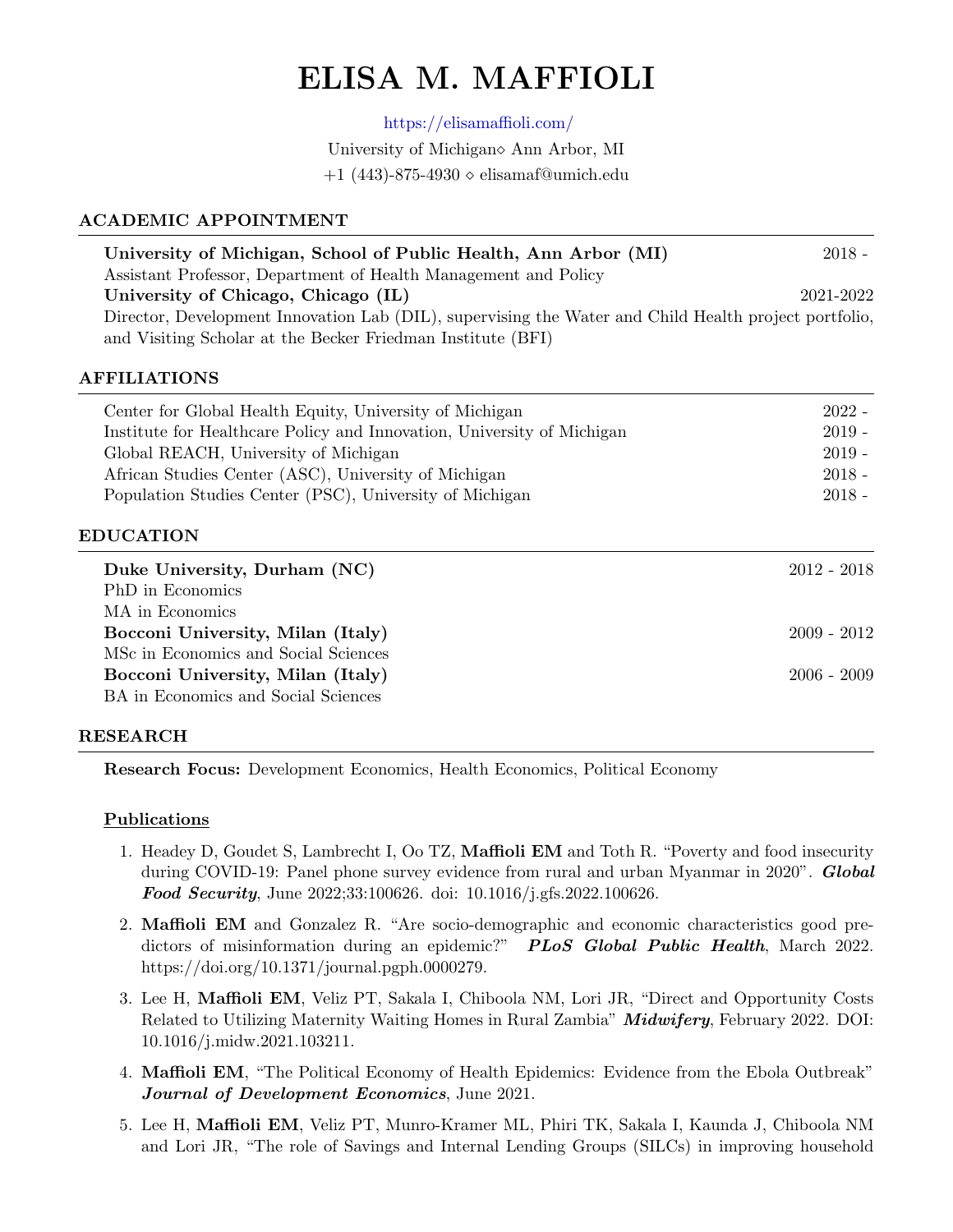wealth and financial preparedness for birth in rural Zambia", **Health Policy and Planning**, April 2021. DOI: 10.1093/heapol/czab049.

- 6. Maffioli EM, "Collecting Data During an Epidemic: A Novel Mobile Phone Research Method", Journal of International Development, September 2020. doi: 10.1002/jid.3515.
- 7. Maffioli EM, Prudhomme O'Meara W, Turner EL, Mohanan M. "Can individuals' beliefs help us understand non-adherence to malaria test results? Evidence from rural Kenya", Review of Development Economics, August 2020. DOI: 10.1111/rode.12708.
- 8. **Maffioli EM.** "Consider inequality: another consequence of the coronavirus epidemic", *Viewpoints*, **Journal of Global Health**, June 2020. doi:  $10.7189$ /jogh.10.010359.
- 9. Maffioli EM. "How Is the World Responding to the 2019 Coronavirus Disease Compared to the 2014 West African Ebola Epidemic? The Importance of China as a Player in the Global Economy", Perspective Piece, **American Journal of Tropical Medicine and Hygiene**, March 2020. doi: 10.4269/ajtmh.20-0135.
- 10. Maffioli EM, Saran I, Mohanan M, Prudhomme O'Meara W. "Does improving appropriate use of malaria medicines change population beliefs in testing and treatment? Evidence from a randomized controlled trial", Health Policy and Planning, March 2020.
- 11. Maffioli EM, Hernandes Rocha TA, Vivas G, Rosales C, Staton C, Nickening Vissoci JR. "Addressing inequalities in medical workforce distribution: Evidence from a quasi-experimental study in Brazil" **BMJ Global Health**, November 2019; 4:e001827. doi: 10.1136/bmjgh-2019-001827.
- 12. Maffioli EM, Mohanan M. "Touching Beliefs: Using Touchscreen Technology to Elicit Subjective Expectations in Survey Research" PLoS ONE, November 2018; 13(11): e0207484.
- 13. Prudhomme O'Meara W, Menya D, Laktabai J, Platt A, Saran I, Maffioli EM, et al. "Improving rational use of ACTs through diagnosis-dependent subsidies: Evidence from a cluster-randomized controlled trial in western Kenya". **PLoS Med**, July 2018; 15(7): e1002607.
- 14. Saran I, Maffioli EM, Menya D, Prudhomme O'Meara W. "Household beliefs about malaria testing and treatment in Western Kenya: the role of health worker adherence to malaria test results". Malaria Journal, August 2017; 16, 349.
- 15. Maffioli, EM."Is Traditional Male Circumcision Effective as HIV Prevention Strategy? Evidence from Lesotho". PLoS ONE, May 2017; 12 (5): e0177076.
- 16. Laktabai J, Lesser A, Platt A, Maffioli EM, Mohanan M, Menya D, Prudhomme O'Meara W, Turner EL. "An innovative public-private partnership to target subsidized antimalarials: a study protocol for a cluster randomized controlled trial to evaluate a community intervention in Western Kenya". **BMJ Open**, March 2017; 7(3):e013972.
- 17. Prudhomme O'Meara W, Mohanan M, Laktabai J, Lesser A, Platt A, Maffioli EM, Turner EL, Menya D. "Assessing the independent and combined effects of subsidies for antimalarials and rapid diagnostic testing on fever management decisions in the retail sector: results from a factorial randomised trial in western Kenya". **BMJ Global Health**, Sept 2016;  $1(2):e000101$ . doi: 10.1136/bmjgh-2016-000101.

### Working Papers

- A Methodology for Pandemic Response Analysis: Comparative Configurational Analysis of COVID-19 (with Holly Jarman, Scott Greer, Neil Mehta, Elizabeth King, and others)
- "The Local Health Impacts of Natural Resources' Booms in Brazil"
- "Is the Phone Mightier than the Virus? Cell Phone Access and Epidemic Containment Efforts" (with Robert Gonzalez)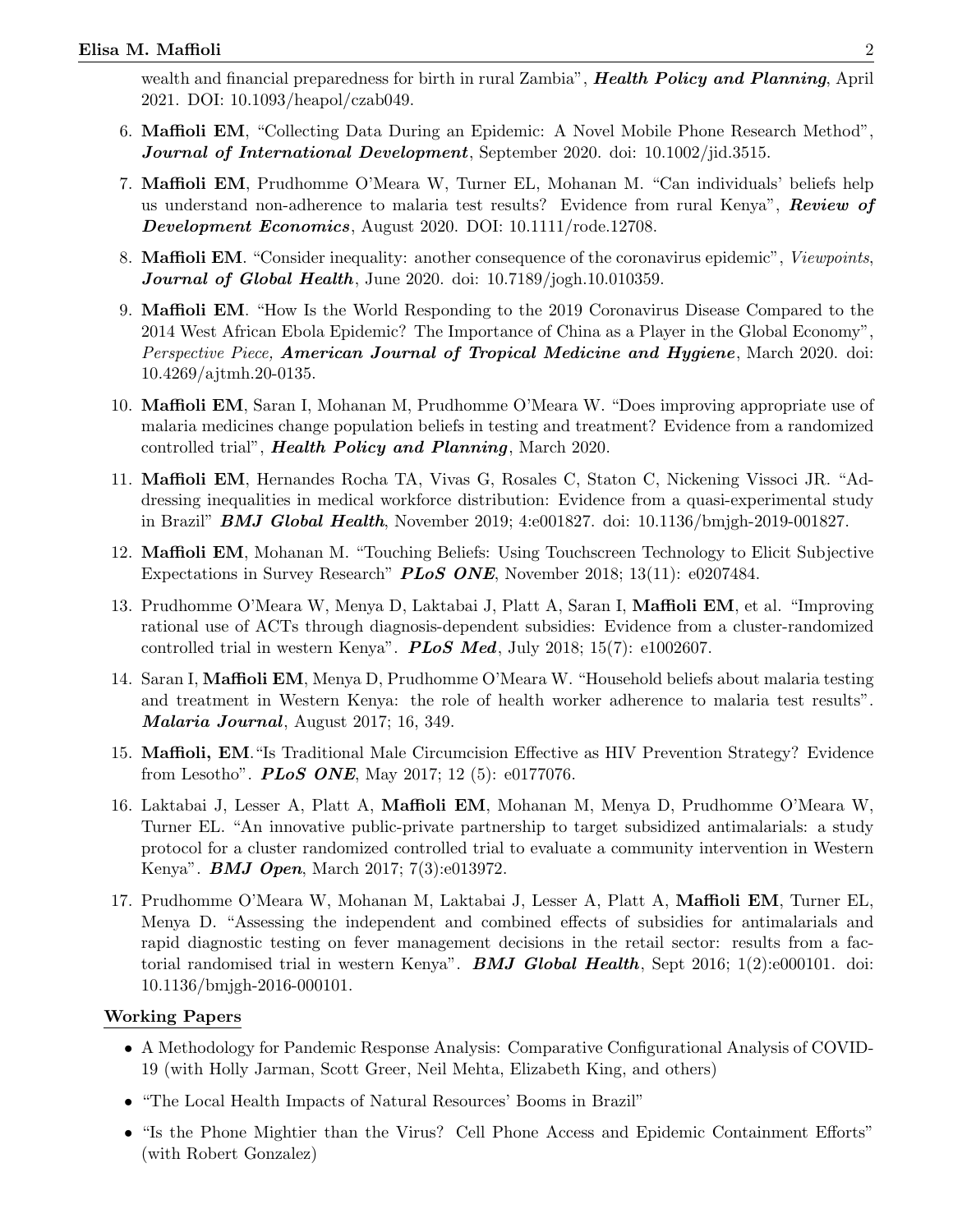- "Are Behavioral Change Interventions Needed to Make Cash Transfer Programs Work for Children? Experimental Evidence from Myanmar" (with Erica Field)
- "Consumer Immobility Predicts both Macroeconomic Contractions and Household Poverty during COVID-19". IFPRI Discussion Paper 2002 (2021). (with Derek Headey, Ame Cho, Isabel Lambrecht, Russell Toth).
- "Italy and Spain hit hard by COVID-19, but 2020 death rates far lower than pre-pandemic United States" (with Holly Jarman, Scott Greer, Neil Mehta, Elizabeth King, and others)
- "Savings and internal lending communities in improving community-level household wealth, financial preparedness for birth, and utilization of reproductive health services: A secondary analysis" (with Haeun Lee, Philip Veliz, Michelle L. Munro-Kramer, Isaac Sakala, Nchimunya M Chiboola, Thandiwe Ngoma, Jeanette Kaiser, Peter C Rockers, Nancy Scott, Jody Lori)
- "Achieving malaria testing and treatment targets for children under five in Mozambique: a costeffectiveness analysis" (with Anton L.V. Avanceña, Angie Miller, Neide Canana, Janeth Dula, Abuchahama Saifodine, Baltazar Cadrinho).

# Selected Work in Progress

- "A Comparison Between Government and NGO in Delivering Cash Transfers: Who Does Perform Better?" (with Erica Field) - Data analysis
- "Assessing the Impacts of COVID-19 on Food and Nutrition Security in Myanmar" (with IFPRI) - Data collection ongoing
- "Fostering Trust in the Government during COVID-19" Data collection ongoing
- "Low-quality Medicines: Protecting the drug supply chain with an affordable and handy innovation in Nigeria" - Field work preparation
- "Scaling up coupons for safe water treatment in Kenya" Field work preparation

# Policy Reports

- "The role of Ethnic Armed Organizations in the provision of a social welfare program in Kayah State of Myanmar", prepared for the International Growth Center, 2021 (with Nicholus Tint Zaw)
- "How do low-quality medicines reach consumers? A qualitative assessment of the health supply chain and individual perceptions in Myanmar", 2021 (with Nicholus Tint Zaw)
- Social Pension Qualitative Assessment, prepared for HelpAge International, 2020 (with Nicholus Tint Zaw)
- "Maternal and Child Cash Transfer program (LEGACY) in Myanmar Endline report", prepared for Save the Children and LIFT, 2019 (with Erica Field, Nicholus Tint Zaw, Federica Esu, Alexander Fertig)
- "Maternal and Child Cash Transfer program (LEGACY) in Myanmar Midline report", International Growth Center, 2018 (with Alexander Fertig)
- "Feasibility Study: Technical options to implement a universal maternal and child cash transfer program in Myanmar", IGC, UNICEF, Save the Children, 2015 (with Jenny Hilton)
- "Leveraging Technology-Enabled Banking Agent Distribution Networks", Fino Fintech Foundation, Interim Baseline Report, CIRM (Center for Insurance and Risk Management), 2014 (with Saurabh Sharma and Rupalee Ruchismita)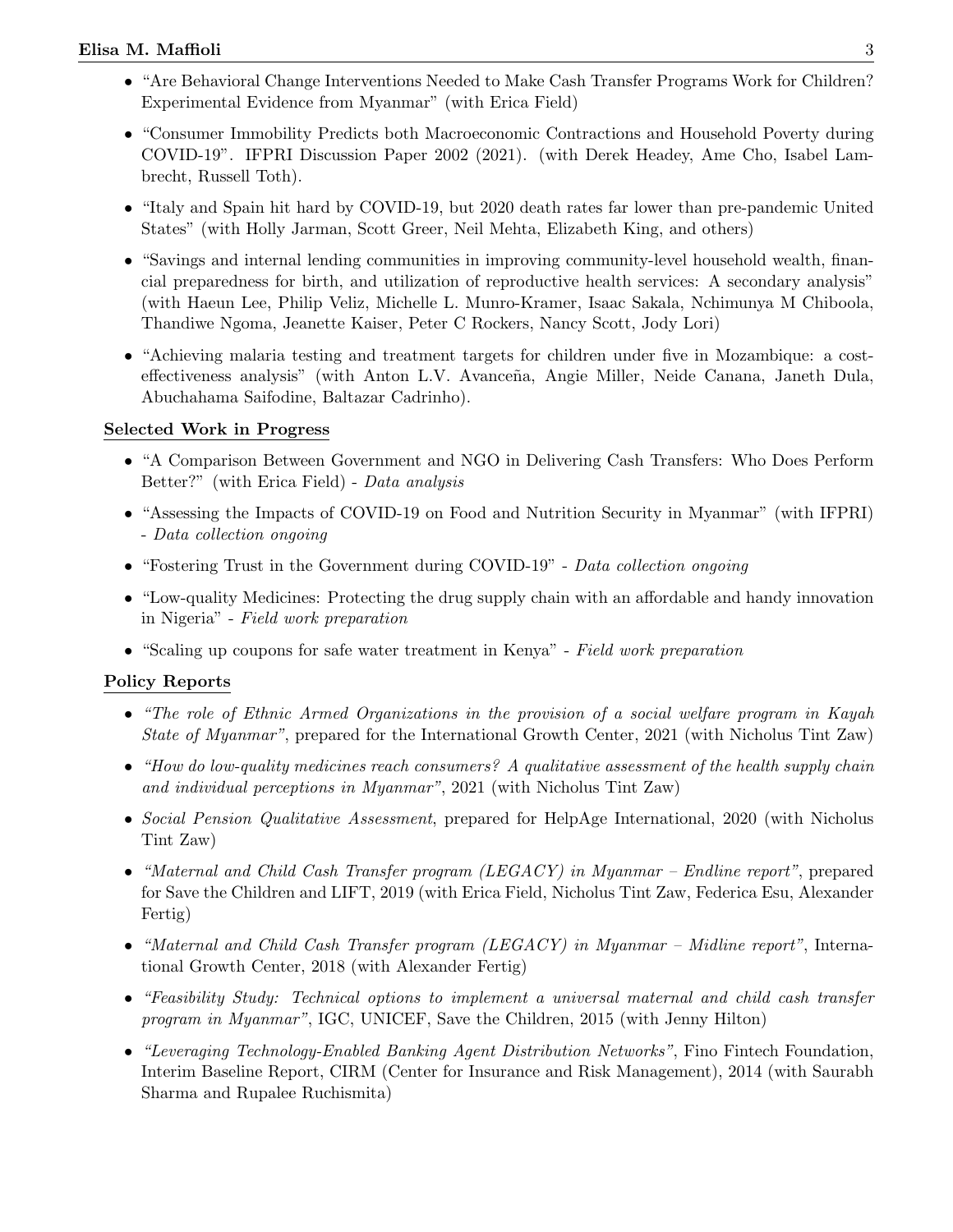#### PROFESSIONAL EXPERIENCE

| Malaria Consortium<br>Constant                                                                                                                                     | July-September 2021<br>Maputo, Mozambique   |
|--------------------------------------------------------------------------------------------------------------------------------------------------------------------|---------------------------------------------|
| · Costing Analysis of Malaria Surveillance Strengthening Project                                                                                                   |                                             |
| HelpAge International<br>Constant                                                                                                                                  | January-March 2020<br>Yangon, Myanmar       |
| · Assessment of National Social Pension Program.                                                                                                                   |                                             |
| UNICEF, Save the Children, and IGC<br>Constant                                                                                                                     | May-August 2015<br>Yangon, Myanmar          |
| . Consultant for a feasibility study to implement a maternal and child cash transfer program in Myan-<br>mar.                                                      |                                             |
| <b>Duke University</b><br>Research Assistant<br>· Research Assistant for Prof. Erica Field.                                                                        | September 2013 - May 2018<br>Durham, NC     |
| <b>World Bank</b><br>Research Manager                                                                                                                              | January 2011 - July 2012<br>Maseru, Lesotho |
| Research Manager for Prof. Svensson, Prof. Bjorkman, Dr. de Walque, and Prof. Corno on the<br>project "Short-term financial incentives, sexual behaviour and HIV". |                                             |
| <b>IGIER</b><br>Research Assistant                                                                                                                                 | October - December 2010<br>Milan, Italy     |
| · Research assistant on several projects in development and health economics for Prof. Martina Bjork-<br>man.                                                      |                                             |

Mimoza Enterprises Finance Pvt. Ltd June-August 2009 Summer Intern Dehradun, UP, India

# OTHER ACTIVITIES

2021- : IMPACT Community of Practice, Global Research Consortium on School Health and Nutrition, London School of Hygiene and Tropical Medicine 2021- : Technical Advisory Group, World Food Program (WFP), Office of Evaluation (OEV), Schoolbased programmes (SBP) Impact Evaluation Window 2021: Reviewer, USAID-DIV grants

#### COLLABORATIONS

| Ministry of Health, Kenya                                                                  | 2021-     |
|--------------------------------------------------------------------------------------------|-----------|
| Ministry of Health, Nursing and Midwifery Association (SLNMA), Somaliland                  | $2021 -$  |
| Department of Social Welfare at the Ministry of Welfare, Relief, and Resettlement, Myanmar | 2015-     |
| Community Health and Development Network (Ethnic Government Organization), Myanmar         | 2019-     |
| Ministry of Health, The National Malaria Control Program, Mozambique                       | 2019-     |
| Pan American Health Organization (PAHO/WHO), Brazil                                        | 2017      |
| Livelihoods and Food Security Fund (LiftFund), Myanmar                                     | 2015-     |
| Save the Children, Myanmar                                                                 | 2015-2019 |
| Ministry of Health, Ebola Research Unit, Liberia                                           | 2015-2016 |
| O' Meara Lab, Kenya                                                                        | 2014-2015 |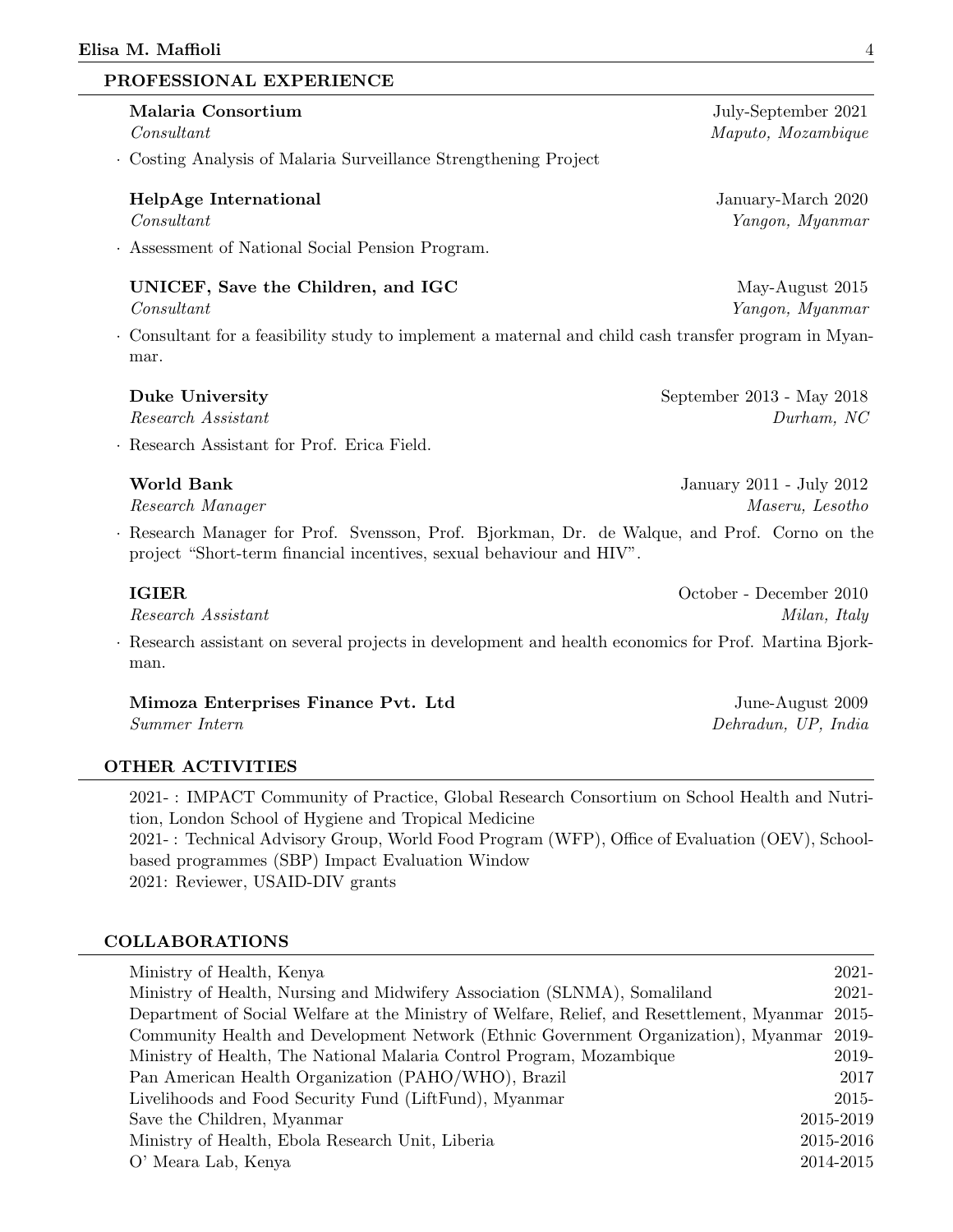#### FIELD WORK EXPERIENCE

| Nairobi, Kenya                      | August 2021                                     |
|-------------------------------------|-------------------------------------------------|
| Maputo, Mozambique                  | <b>June 2019</b>                                |
| Rio de Janeiro and Brasilia, Brazil | <b>July 2017</b>                                |
| Dry Zone, Kayah, Kayin, Myanmar     | May 2015, Apr 2016, Sept 2018, May and Dec 2019 |
| Monrovia and Bong County, Liberia   | April, July, December 2015, June 2017           |
| Eldoret, Bungoma East, Kenya        | July-August, December 2014                      |
| Thanjavur, Tamil Nadu, India        | July-August 2013, 2014                          |
| Maseru, Lesotho                     | January 2011-July 2012                          |
|                                     |                                                 |

#### TEACHING EXPERIENCE

| The Economics of Health Management and Policy, U of Michigan (Master)                  | 2021-2022 |
|----------------------------------------------------------------------------------------|-----------|
| Introduction to Economic Evaluation, U of Michigan (Master)                            | 2019-2022 |
| Health Policy Challenges in Developing Countries, U of Michigan (Master)               | 2019-2021 |
| The Economics of Health Management and Policy, U of Michigan (Exec Master)             | 2019-2021 |
| Field Experiments, Duke University (PhD)                                               | 2016      |
| Economics of Global Health, Duke University (Undergraduate) - TA for Prof. Erica Field | 2015      |

#### PRESENTATIONS

2022: European Economic Association, Milan, Italy, (August 22-26, scheduled); The Econometric Society, Africa Meeting (June 1-4, *scheduled*); Center for Global Health Equity, University of Michigan, Ann Arbor (January 13); Development Innovation Lab, University of Chicago, Chicago (January 20).

2021: AEA meetings (January 5); University of Michigan Population Studies Center (October 25); University of Southern Denmark (November 18).

2020: WIDTH seminar, School of Public Health, University of Michigan, Ann Arbor MI (November 19); Webinar organized by IFPRI and LIFT Myanmar (September 15); Barcelona GSE Research Webinar (June 15-16); Centre for the Study of African Economies (CSAE), Oxford UK (March 22- 24, cancelled); PACDEV, Berkely University (March 14, virtual); H2D2 Research Day, University of Michigan, Ann Arbor MI (March 13, virtual); WIDTH seminar, School of Public Health, University of Michigan, Ann Arbor MI (February 20).

2019: Department of Social Welfare, Naypyidaw, Myanmar (December 2); NEUDC, Chicago (October 5-6); International Health Association, Basel, Switzerland (July 13-17); Department of Social Welfare, Naypyidaw, Myanmar (May 30); Global REACH, University of Michigan, Ann Arbor MI (April 16); WIDTH seminar, School of Public Health, University of Michigan, Ann Arbor MI (March 23); Economic Development Seminar (EDS), Department of Economics, University of Michigan, Ann Arbor MI (March 22); Hitotsubashi University, Tokyo, Japan (March 6); Osaka University, Osaka, Japan (March 4); United2Heal, University of Michigan, Ann Arbor MI (January 30).

2018: UNICEF initiative, University of Michigan, Ann Arbor MI (November 6); Results for Development, Washington DC (February 16); IDInsight, San Francisco, CA (February 14); Analysis Group - Economic Consulting and Strategy, Los Angeles, CA (February 13); NERA Economic Consulting, New York City, NY (February 8); School of Public Health, University of Michigan, Ann Arbor, MI (February 2); Inter-American Development Bank, Washington DC (January 25); American Institutes for Research, Washington DC (January 24); IMPAQ International, Washington DC (January 30).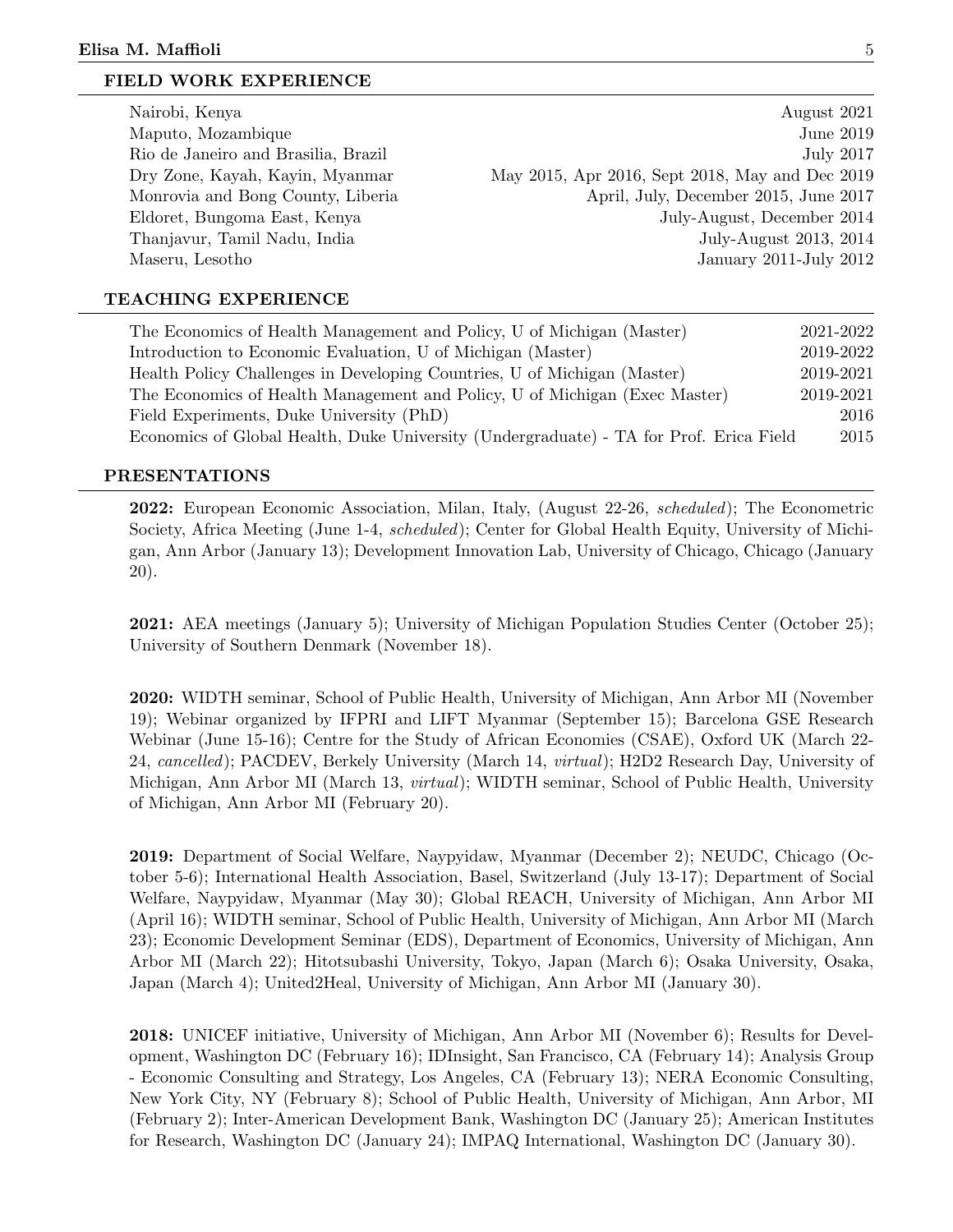2017: NEUDC, Tufts University, Medford, MA (November 4-5); APPAM Fall Research Conference, Chicago, IL (November 2-4); Annual Congress EEA/ESEM, Lisbon, Portugal (August 21-25); Annual International Conference of the Research Group on Development Economics, University of Gottingen, Germany (June 2017); Development and Political Economics Graduate Student Conference (PACDEV), Stanford University, CA (March 11); Duke University Center for International and Global Studies, Duke University, Durham, NC (April 2017).

2016: CEAR-CSAE Workshop, Eliciting Subjective Beliefs and Risk and Time Preferences in Developing Countries, Georgia State University, Atlanta (October 10-13); Duke Global Health Institute, Scholars' Seminar, Duke University, Durham, NC (February 14).

2015: iHEA, 11th World Congress, Milan, Italy (July 12-15); Department of Social Welfare, Naypyidaw, Myanmar (May 6); PAA Annual Meeting, San Diego, CA (April 3-May 2); IGC Economics of Ebola Initiative - invited (June 12); International Population, Health and Development Lunch, Duke University, Durham, NC (X2).

#### HONORS AND AWARDS

2017: Conference Travel Award, Graduate School, Duke University 2015-2018: Duke Global Health Scholarship 2014-2017: Summer Research Fellowship, Graduate School, Duke University 2014-2018: Graduate Fellowship, Department of Economics, Duke University 2011-2012: "Premio all Studio", BCC Treviglio, Italy

#### GRANTS

#### Active

Role: Principal Investigator Title: Protecting the drug supply chain with an affordable and handy innovation in Nigeria Source: ASRI Dates: May-September 2022 Amount: 4,000\$

Role: Principal Investigator (co-PIs: Greenberg and Lee) Title: Governance, Citizenship, and Accountability: A Study of People-Centered Development in the Ugandan Health Sector Source: Center for Global Health Equity, University of Michigan Dates: September 2022 - March 2024 Amount: 99,807 \$

Role: Investigator (PI: Ehrlich) Title: Developing Infrastructure for the Longitudinal Study of Health and Ageing in Kenya (LOSHAK) Source: Aga Khan University/NIH (R21) Dates: April 2022 - March 2024 Amount: 128,700 \$

Role: Principal Investigator (PIs: Pascaline Dupas, Akito Kamei, Michael Kremer) Title: Scaling up coupons for safe water treatment in Kenya Source: JPAL Governance Initiative Dates: June 2022 - 2025 Amount: 189,108 \$

Role: Principal Investigator Title: Protecting the drug supply chain with an affordable and handy innovation in Nigeria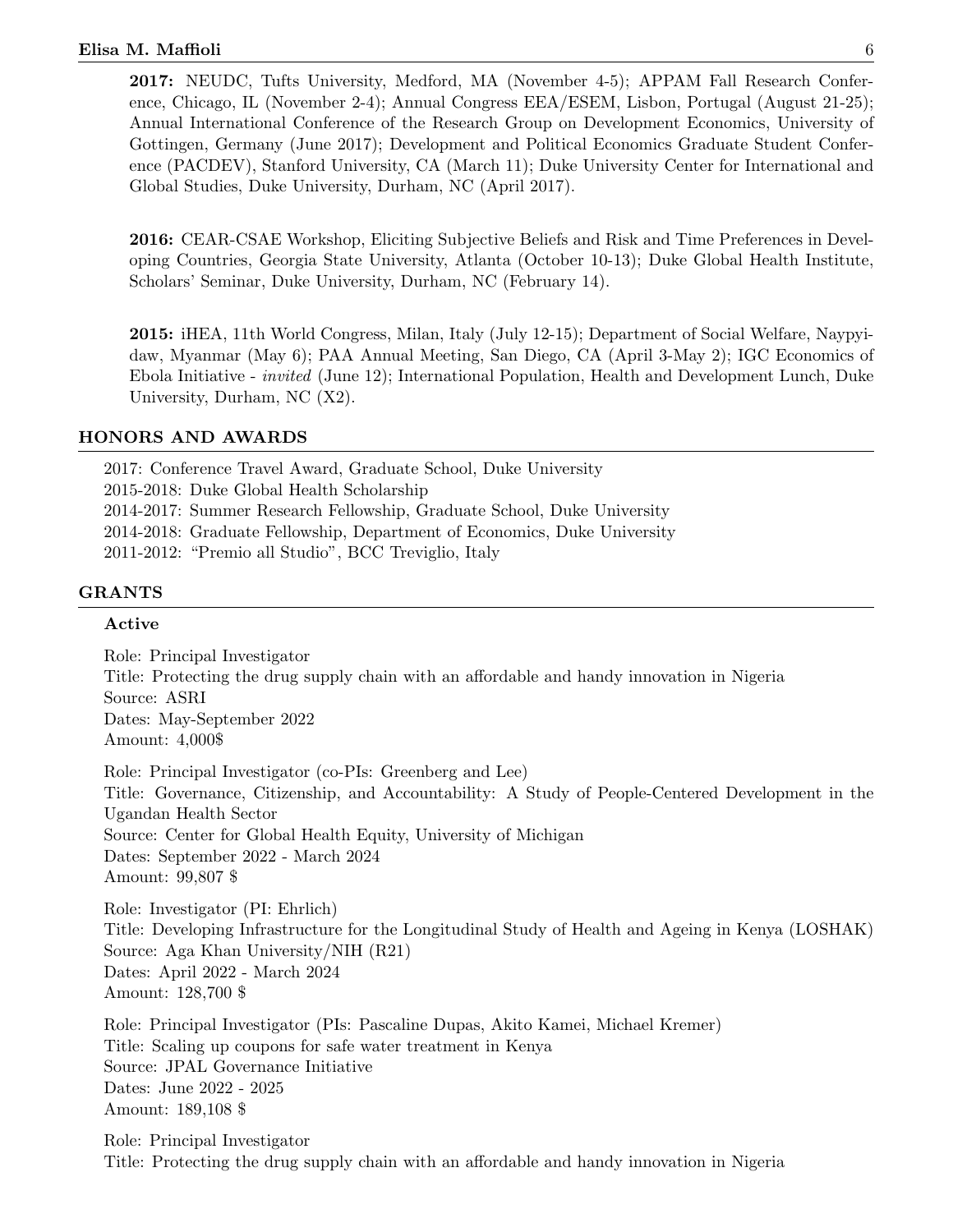Source: Office of Global Public Health Dates: March - June 2022 Amount: 7,500\$

Role: Principal Investigator Title: Exploring avenues to increase vaccination in Kenya Source: Bill and Melinda Gates Foundation Dates: November 2021 - May 2022 Amount: 213,000\$

Role: Co-Principal Investigator (PI: Jarman) Title: Classifying the Causes, Consequences, and Lessons of Resilience Within International Scientific Collaboration Source: NSF-EAGER Dates: September 2021 - August 2023 Amount: 299,882\$

Role: Principal Investigator Title: Protecting the drug supply chain with an affordable and handy innovation in Nigeria Source: USAID-DIV Dates: May 2021 - February 2023 Amount: 306,312\$

Role: Principal Investigator Title: Evaluate the effectiveness of an affordable and handy innovation in pharmacies to reduce the prevalence of low-quality medicines in Nigeria Source: African Social Research Initiative (ASRI), University of Michigan Dates: May 2021 - May 2022 Amount: 6,667\$

Role: Co-Principal Investigator (PI: Klingberg Allvin) Title: Understanding abortion-related complications and midwives' role in the provision of quality postabortion care and modern contraceptives focusing on Internally Displaced People in Somaliland Source: Institute for Research on Women and Gender Dates: March 2021 - March 2023 Amount: 7,000\$

Role: Co-Principal Investigator (PI: Klingberg Allvin) Title: Understanding abortion-related complications and midwives' role in the provision of quality postabortion care and modern contraceptives focusing on Internally Displaced People in Somaliland Source: elrha (seed funding) Dates: January - March 2021 Amount: 9,820£

#### Completed

Role: Co-Principal Investigator Title: Analysis of Global Pandemic Response Strategies Source: U. S. Army Corp of Engineers Dates: May 2021 - August 2021 Amount: 60,736\$

Role: Co-Principal Investigator Title: Comparative configurational analysis of SARS-CoV-2 response strategies Source: U. S. Army Corp of Engineers (w912HZ20P0107) Dates: August 2020 - March 2021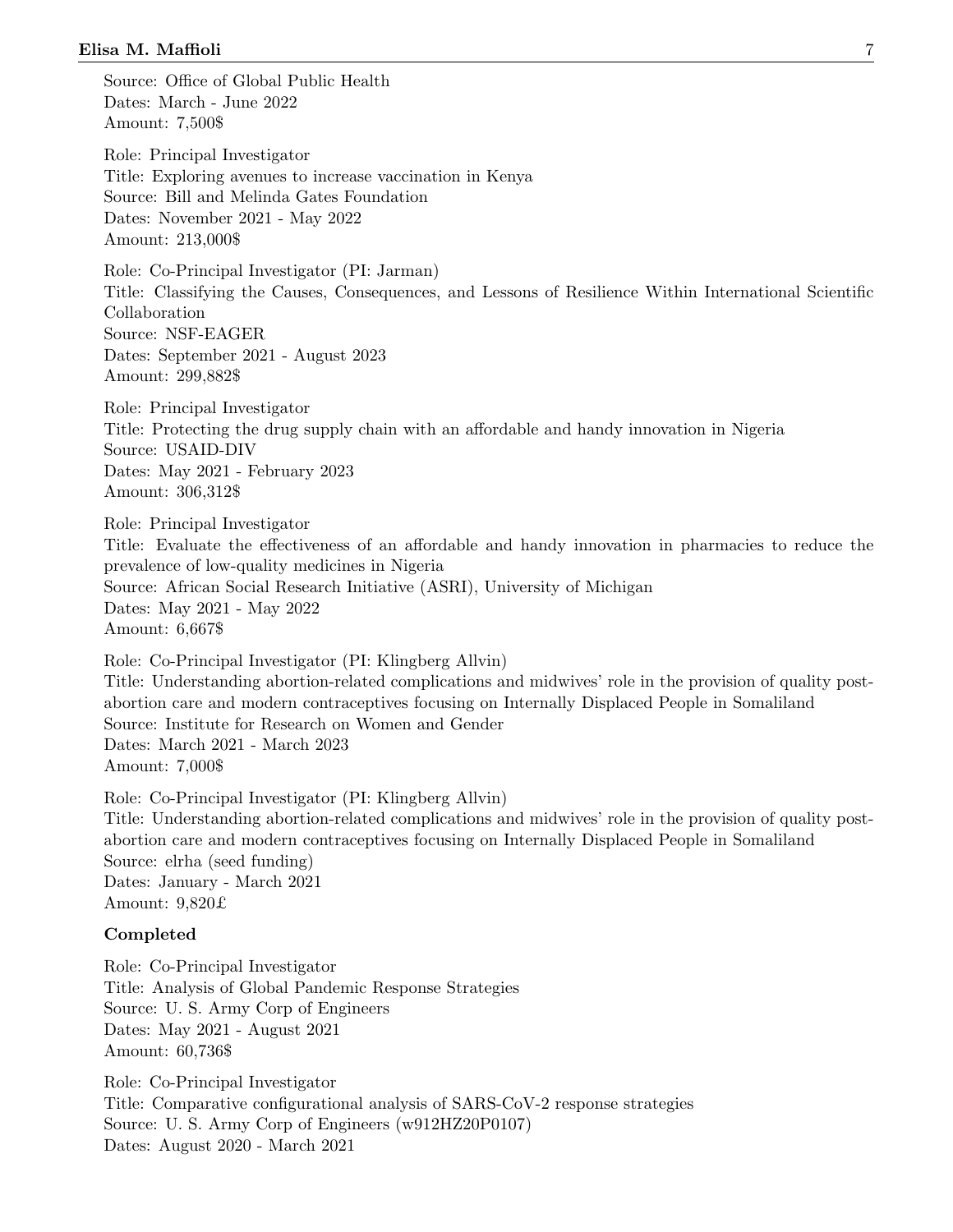Amount: 125,000\$ Role: Principal Investigator Title: Fostering trust in state authorities during COVID-19 pandemic in Liberia Source: International Growth Center Dates: August 2020-March 2021 Amount: 17,000£ Role: Principal Investigator Title: Fostering trust in state authorities during COVID-19 pandemic in Liberia Source: Walter J. McNerney Award, University of Michigan Dates: June 2020-September 2020 Amount: 5,000\$ Role: Principal Investigator Title: Fostering trust in state authorities during COVID-19 pandemic in Liberia Source: African Social Research Initiative (ASRI), University of Michigan Dates: June 2020-September 2020 Amount: 7,000\$ Role: Principal Investigator Title: The role of government and ethnic organizations in the provision of social welfare programs in Kayah State of Myanmar. Source: International Growth Center Dates: March 2020-February 2021 Amount: 19,954£ Role: Principal Investigator Title: Improving the efficient use of national resources: a Cost-Effectiveness analysis exercise to guide the Ministry of Health's decisions Source: International Growth Center Dates: March-December 2020 Amount: 13,090£ Role: Principal Investigator Title: The role of government and ethnic organizations in the provision of social welfare programs in Kayah State of Myanmar. Source: Elizabeth Caroline Crosby, ADVANCE Program, University of Michigan Dates: January 2020-2021 Amount: 4,200\$ Role: Principal Investigator Title: Improving the efficiency and effectiveness of Mozambique's primary health care Source: Center for African Studies, University of Michigan Dates: July 2019 Amount: 2,000\$ Role: Principal Investigator Title: Low-quality medicines in Myanmar Source: University of Michigan Office of Global Health Dates: June - September 2019 Amount: 7,500\$ Role: Principal Investigator

Title: The local health impacts of natural resources' booms in Brazil Source: Travel Fund, Duke University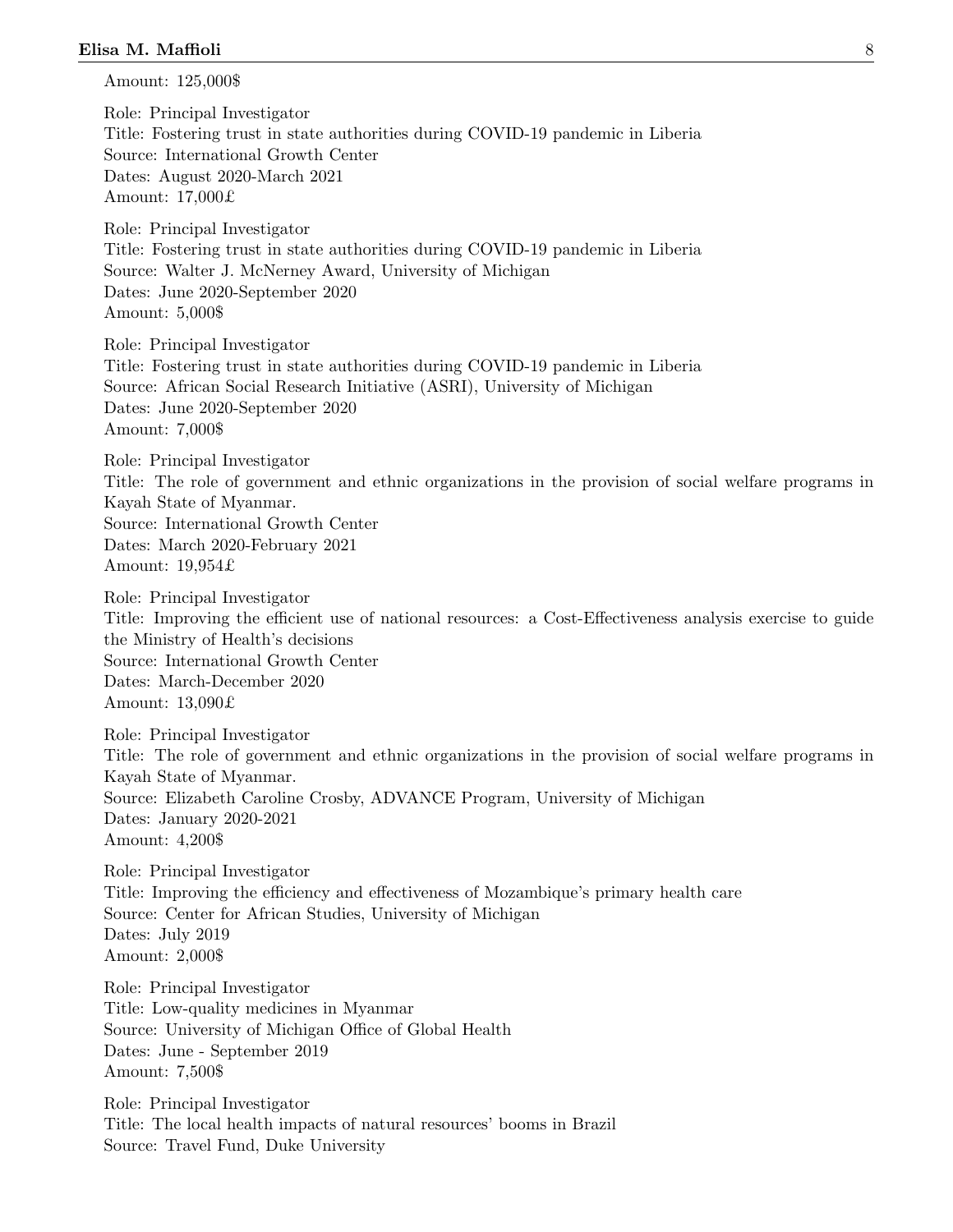Dates: Summer 2017 Amount: 2,500\$

Role: Principal Investigator Title: The local health impacts of natural resources' booms in Brazil Source: Duke Brazil Initiative Research Grants Dates: Summer 2017 Amount: 2,500\$

Role: Principal Investigator Title: The political economy of health epidemics: Evidence from the Ebola outbreak (Liberia) Source: Duke Policy Bridge, Sanford School of Public Policy Dates: 2017 Amount: 3,400\$

Role: Member Title: Global Challenges in Development Economics, Working Groups on Global Issues Source: Duke University Center for International and Global Studies (DUCIGS) Dates: 2016-2017 Amount: 1,000\$

Role: Principal Investigator Title: The political economy of health epidemics: Evidence from the Ebola outbreak (Liberia) Source: Global Health Doctoral Dissertation Grant Dates: March 2016 - March 2017 Amount: 12,000\$

Role: Principal Investigator (with Erica Field) Title: The health effects and effective delivery of maternal cash transfers in Myanmar Source: International Growth Center Dates: 2016-2018 Amount: 145,000£

Role: Principal Investigator Title: The political economy of health epidemics: Evidence from the Ebola outbreak (Liberia) Source: Governance Initiative, J-PAL Dates: 2015 Amount: 5,350\$

Role: Principal Investigator Title: The political economy of health epidemics: Evidence from the Ebola outbreak (Liberia) Source: International Growth Center Dates: 2015-2018 Amount: 63,000£

Role: Principal Investigator Title: The political economy of health epidemics: Evidence from the Ebola outbreak (Liberia) Source: Travel Fund, Duke University Dates: 2015 Amount: 5,000\$

#### REFEREE

American Economic Review; Journal of Political Economy; AER Insights; World Development; Journal of Development Economics; World Bank Economic Review; Social Science and Medicine; Lancet Infectious Diseases; WHO Bulletin; PlosOne; BMC Health Services Research; BMJ Open; Food Security;